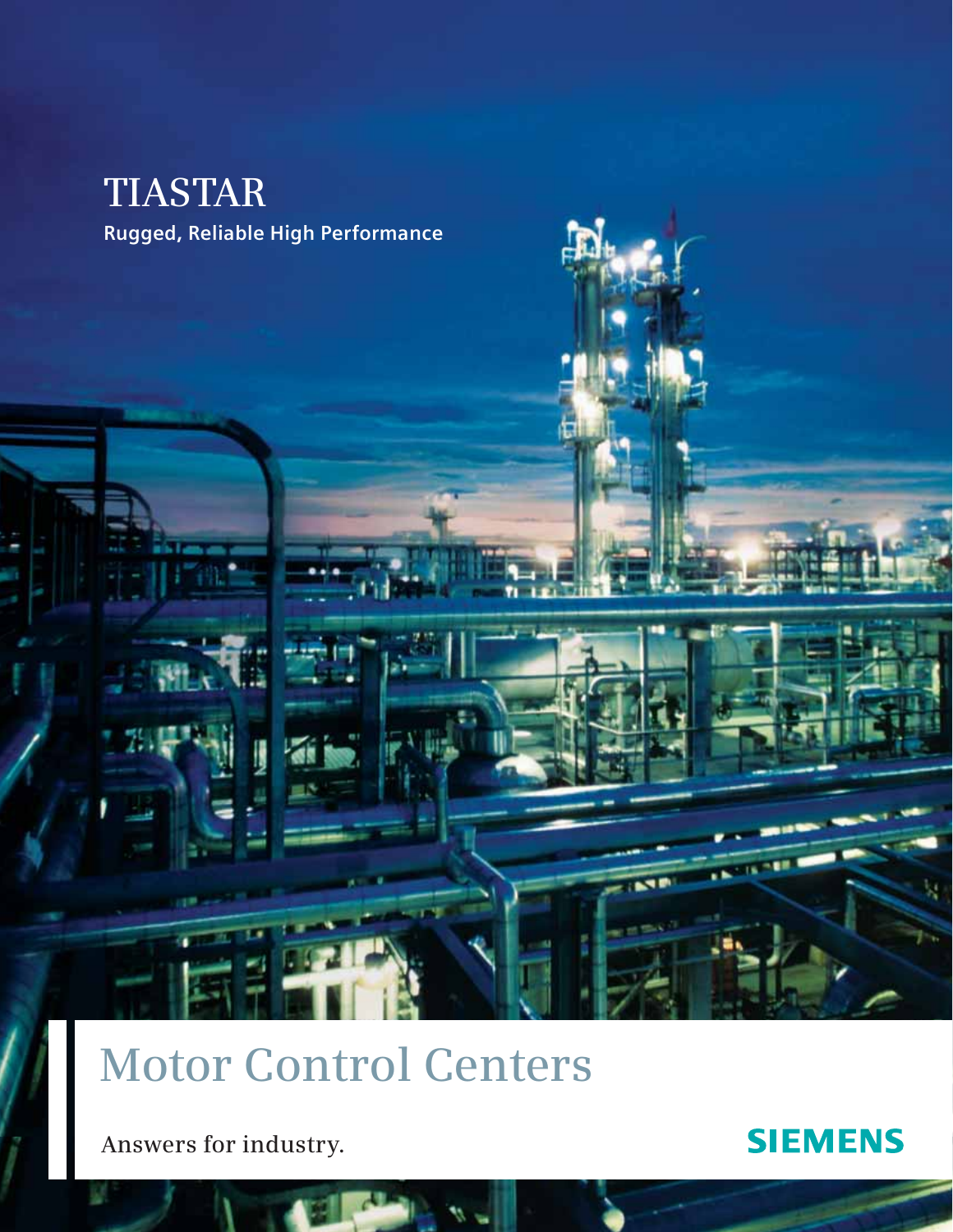## **Introducing the rugged, reliable high performance MCC that's delivered on time, on spec.**

**Today's motor control centers have come a long way since the first units were introduced in 1937. The modern motor control center needs to combine the best of time tested and proven practices with current technology and solutions.**

Based on the Furnas System/89™ MCC introduced in 1980, Siemens TIASTAR MCCs combine time proven designs and components with the latest in technological advances to meet any application. No matter how customized your needs may be, you can be assured that you are getting a finished product that represents the state-of-the-art in motor control technology.

Every MCC begins with a modular, open architecture design. This enables us to build customized units which are simple to install, operate and service. Being a part of the largest and most diverse electrical equipment manufacturer in the world, we have the products and expertise to meet any specification, from traditional controls to complex communications systems.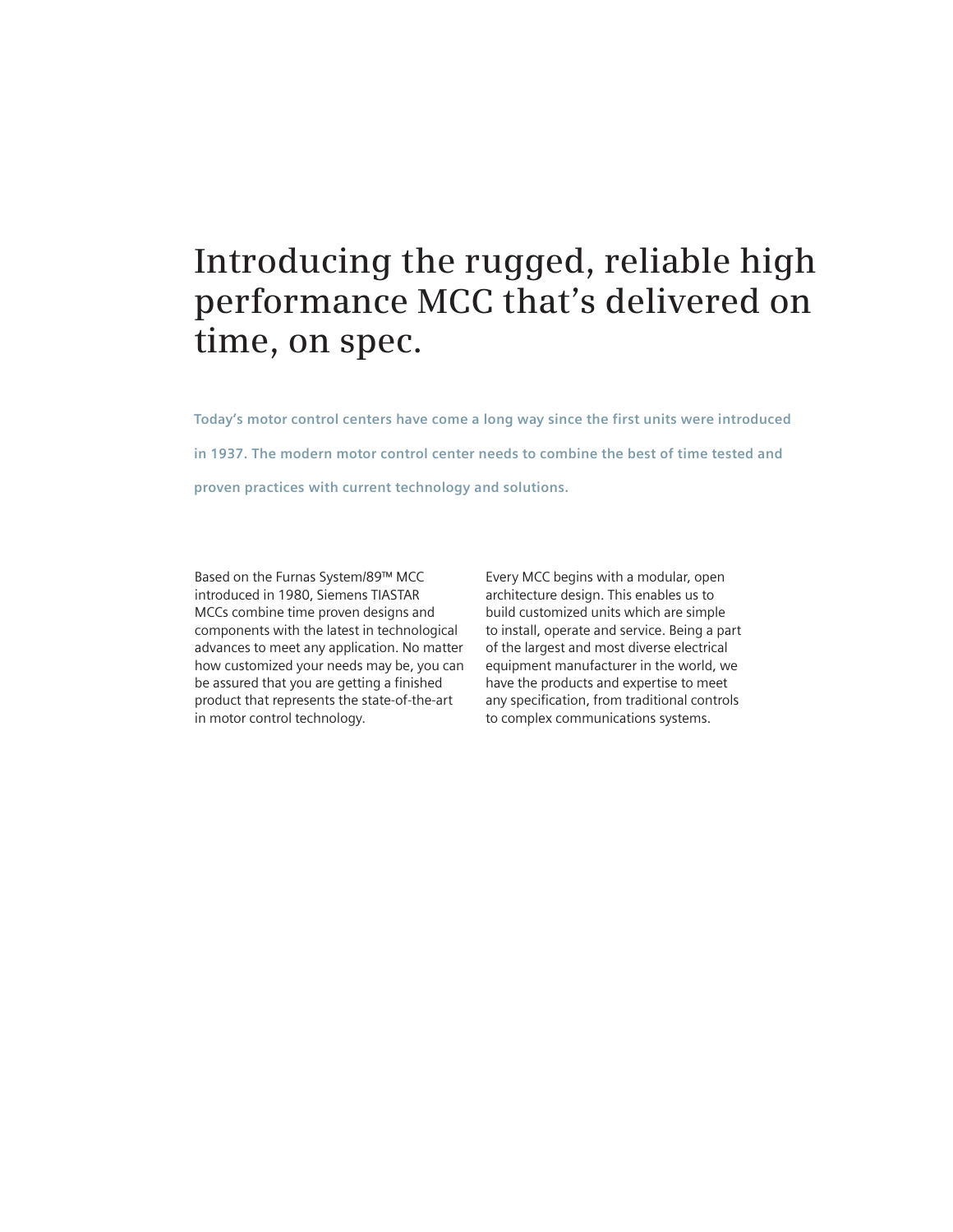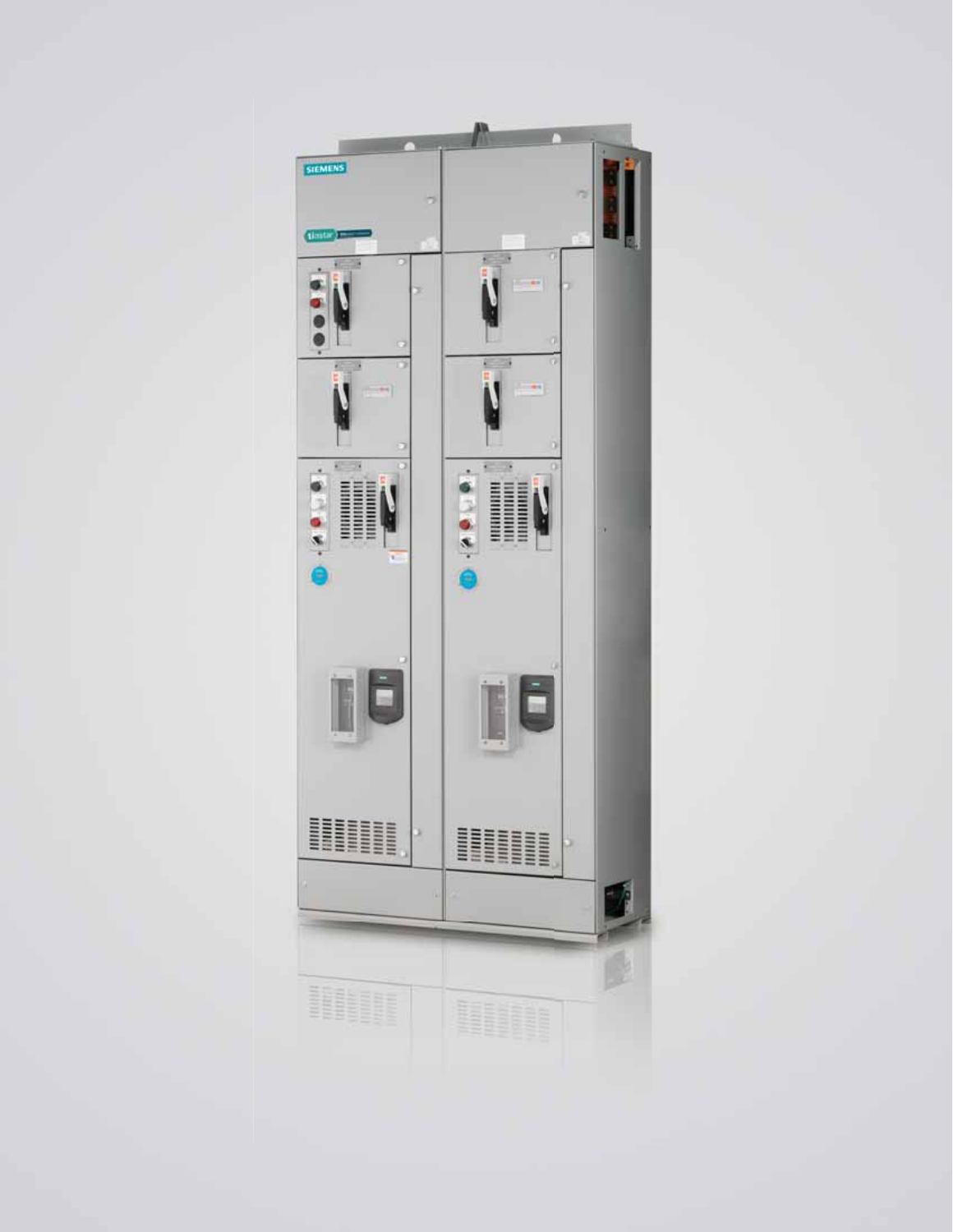**Siemens TIASTAR Motor Control Centers are packed with components and features to offer optimal motor control, communications, monitoring, protection, and automation interfacing.**

The WL Circuit Breakers offer integrated communications over PROFIBUS to provide real-time data on breaker status and power utilization. Detailed power monitoring is available with PROFIBUS-DP communications via the PAC3200 Power Meter. Typically, this is installed at the incoming power supply to the TIASTAR Motor Control Center. Its monitoring information capabilities can be extended to the overall MCC line-up via transmitted data over the PLC/DS network.

Bit level communication requirements between the PLC/DCS and starter units can be provided by placing AS-Interface Slimline I/O module in individual MCC

units to reduce inter-connection wiring to the PLC. The modules communicate over an AS-Interface network to an AS-Interface master. The information is sent directly to the connected PLC via the high-level PROFIBUS-DP network.

Central to any motor control center, of course, are its starters. With the TIASTAR Motor Control Centers, the SIRIUS 3RW44 Reduced Voltage Starters are now an integral part. They can be easily integrated to the PROFIBUS-DP network via an optional communications interface. These units can be parameterized, controlled and even diagnosed remotely from the connected control system.

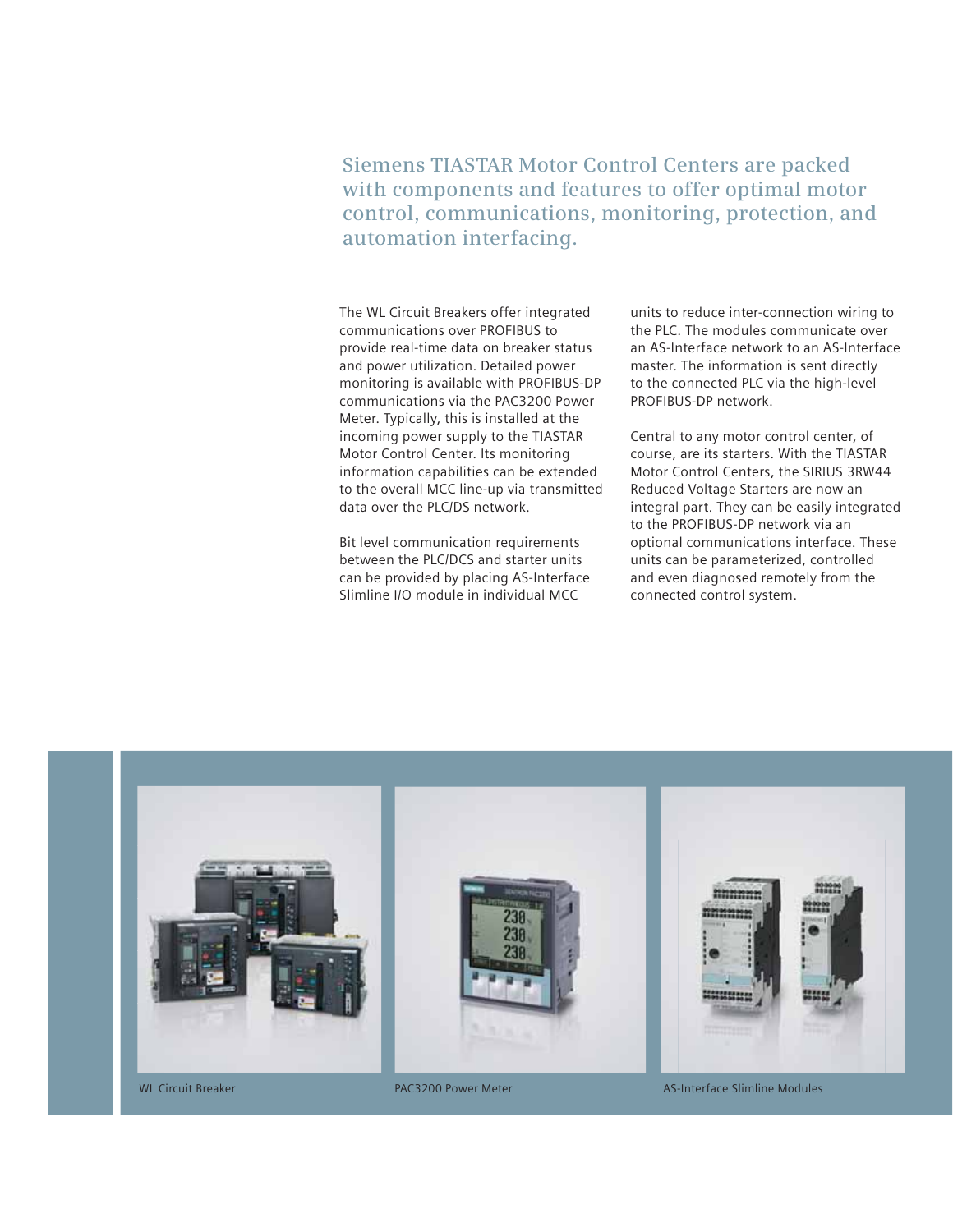Space savings are realized, too, when the same housing that encloses the starters can also house the electronic motor drives that are typically integral to a process or operation. The TIASTAR Motor Control Centers accommodate this need for Siemens full line of MM4 and 6SE70 variable frequency drives. Available up through 250HP for constant torque loads, the variable frequency drives can be readily interfaced with PROFIBUS DP allowing the user to get the status of the system, as well as control speed and other process parameters.

Automation interfacing for the TIASTAR Motor Control Center units is accomplished easily by linking either SIMOCODE Pro C or SIMOCODE Pro V modular motor management systems to the high-level automation system by means of PROFIBUS-DP. Designed for constant speed motors, these modular units implement all the motor protection and control functions, operational, diagnostic and statistical data, plus organize communications data between the automation system and the motor feeder. Additionally, SIMOCODE provides the user with the ability to monitor power consumption of individual units for future energy management requirements.

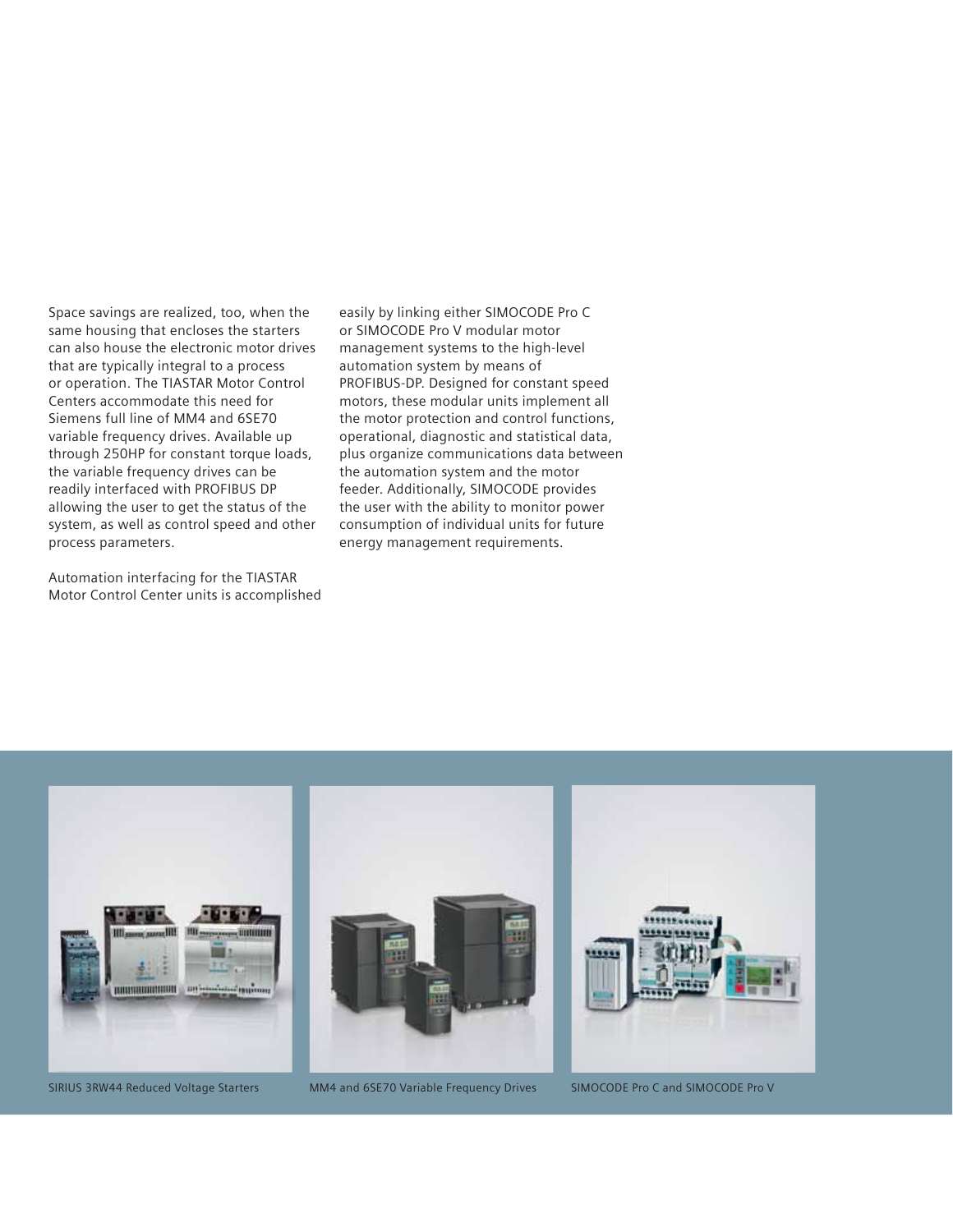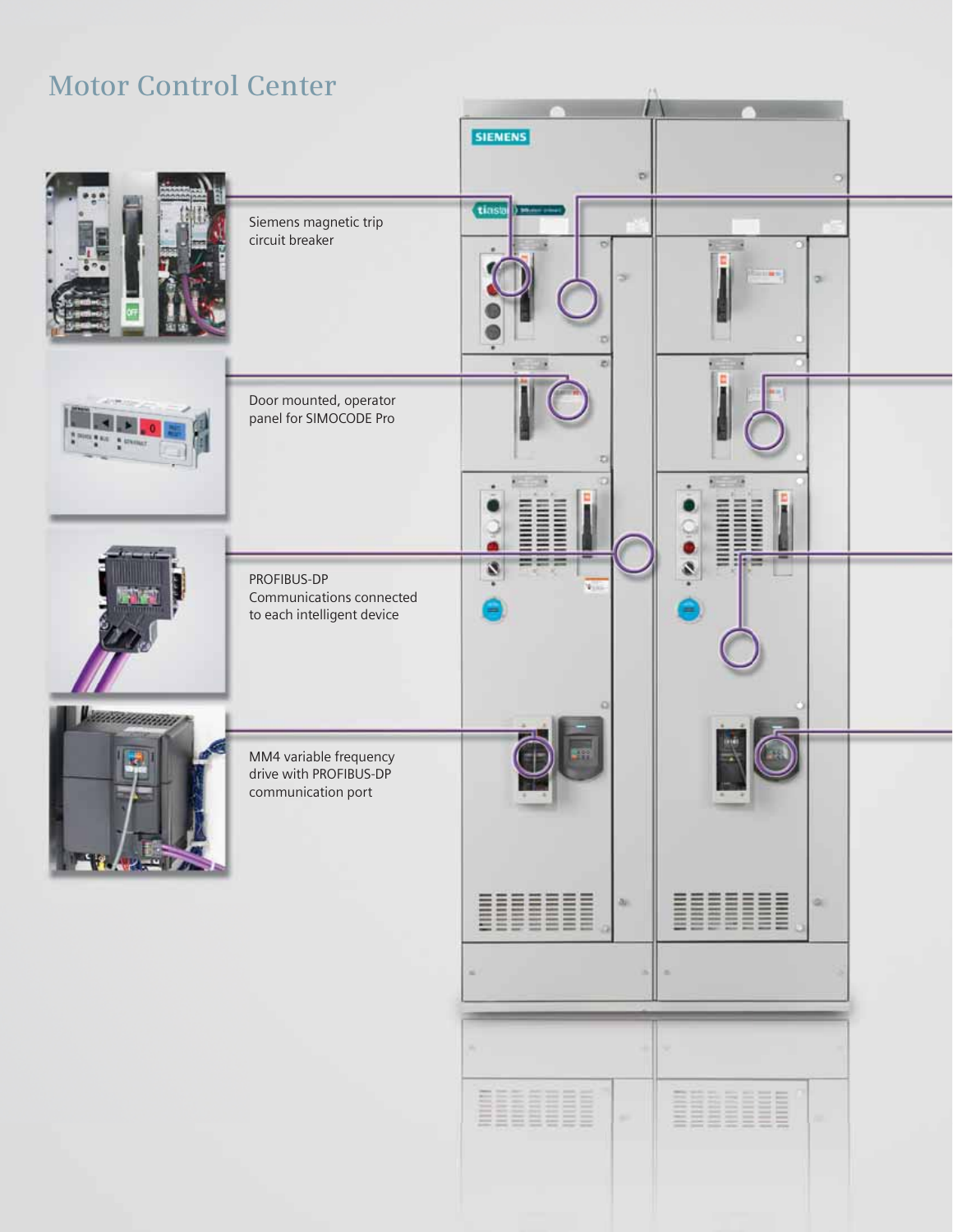

AS-Interface slimline module



FVNR starter installed with SIMOCODE Pro V



3RW40 and 3RW44 reduced voltage electronic soft starters



Door mounted keypad for MM4 variable frequency drives



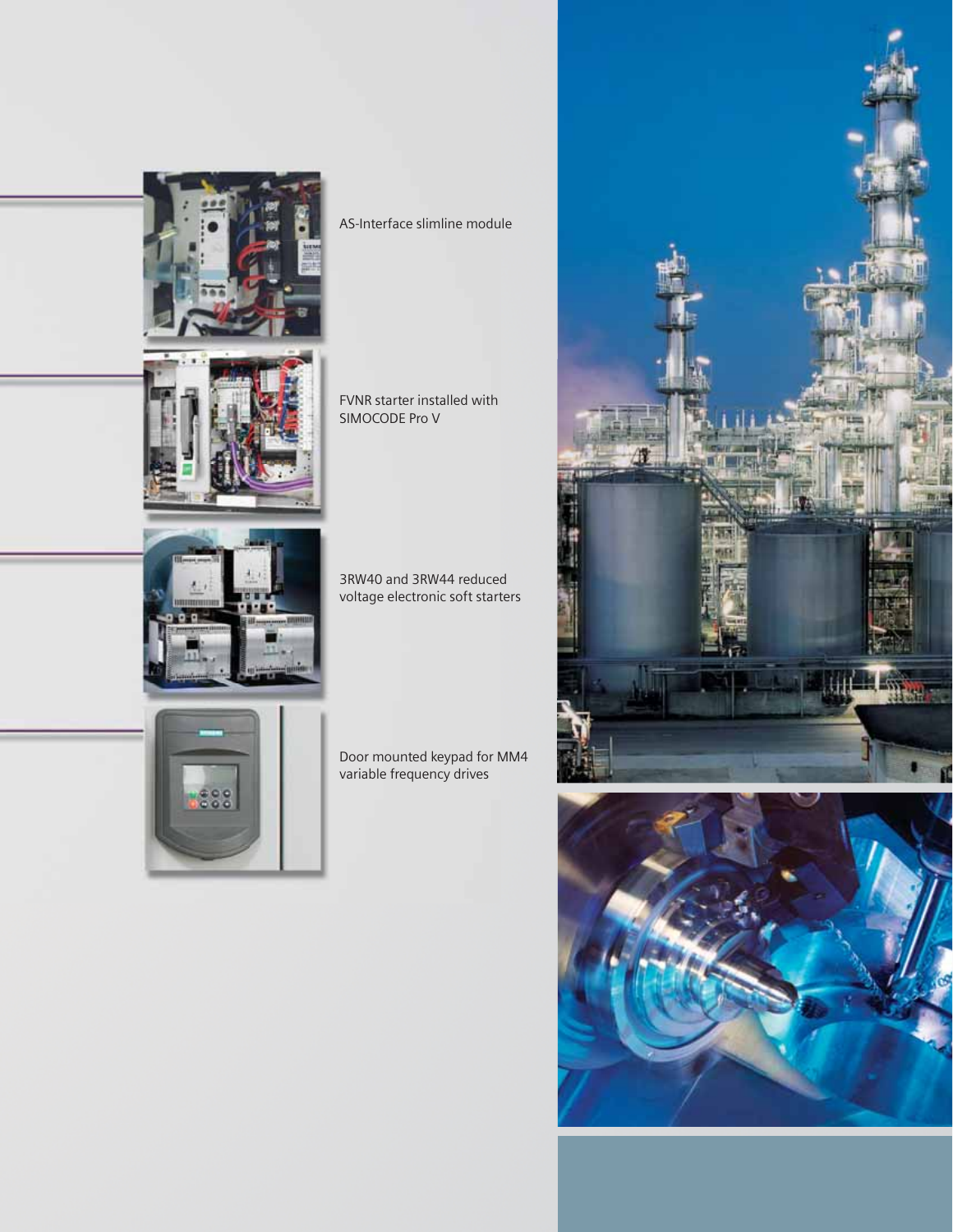### **Constructed to your exact specifications**

#### **It is all about choice**

Siemens TIASTAR MCCs have a wide range of features and options available to meet your specific requirements. From the standard isolated vertical bus to fully insulated vertical bus, standard 22mm to 30mm pilot devices, TIASTAR MCCs are built to your specifications and your requirements.

UL rated structures have short circuit withstand ratings of 42,000 amps standard with ratings up to 100,000 amps optional. Plated copper horizontal bus is available in 600 amp through 2,500 amp ratings. Plated copper vertical bus is available in 300 amp and 600 amp ratings.

#### **The safer, sturdier, more serviceable motor control center**

The structural integrity of our MCCs is apparent even before the plug-in units are installed. Heavy gauge steel is used for framing and side panels. Sections are separated by 14 gauge steel barriers that are formed to provide rigidity and durability.

Bus bar connections are made using two bolt connectors and require only front access for easy service.

Vertical ground bus is available with load ground terminals, reducing the cost of installation when using multi-conductor load cables.

All wiring and components meet or exceed the requirements of UL, CSA, NEMA, EEMAC and NEC.

All pre-wired components are professionally harnessed to industrial terminal blocks.

Harnesses are held neatly in place. Round, full depth, wire tie rods are standard in each vertical wireway.

The rear of the vertical wireway, all mounting panels and the interior of all plug-in units, including the top and bottom, are painted providing improved visibility for easy wiring and inspection.

Individual units are assembled and installed to your exact specifications. Field modification of units within each section is simple. Modular units are fully interchangeable.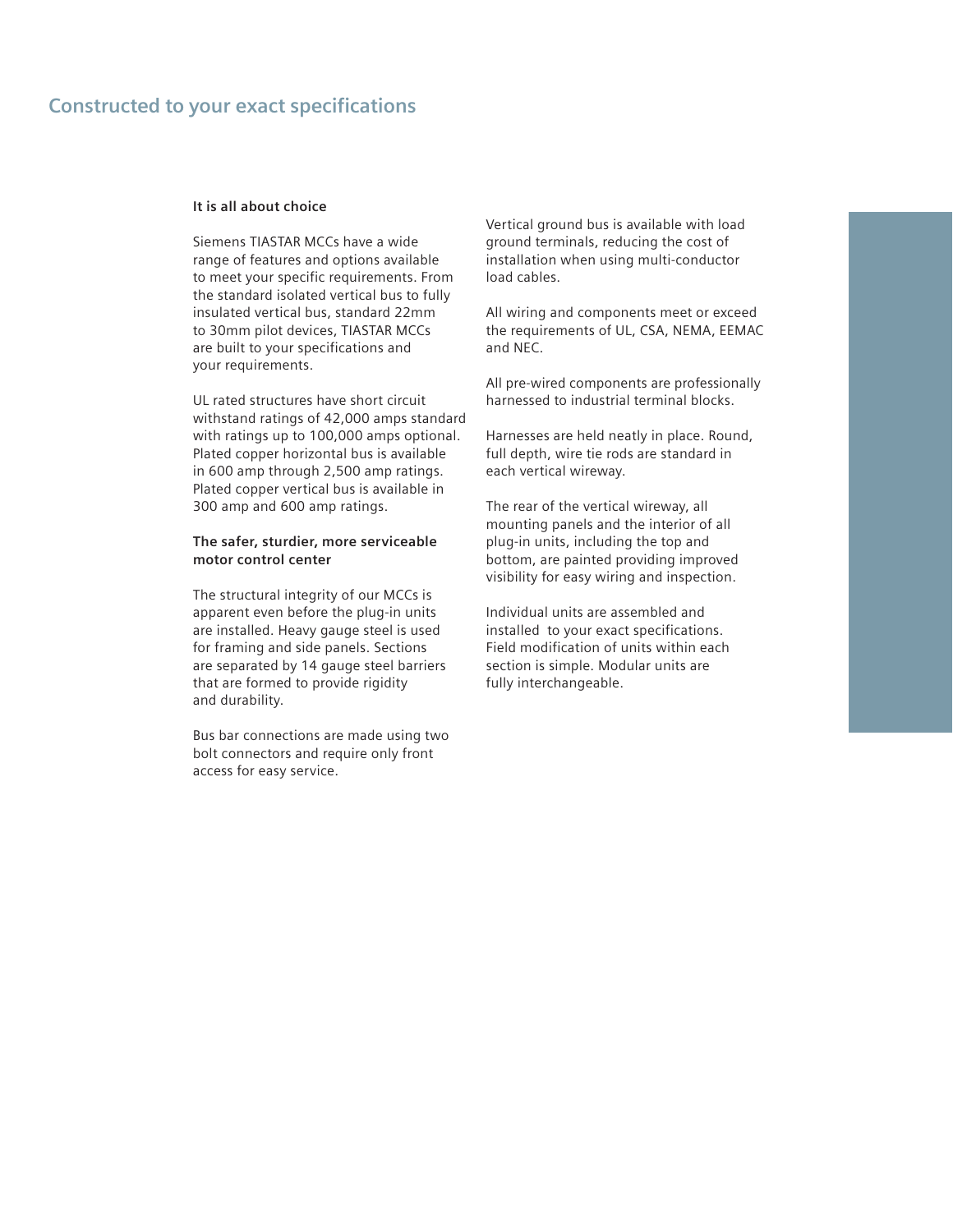

A grounded steel barrier and rugged vertical bus supports are featured on the standard isolated vertical bus assembly.

The optional isolated and insulated vertical bus assembly features glass filled polyester insulators that completely surround the vertical bus bars.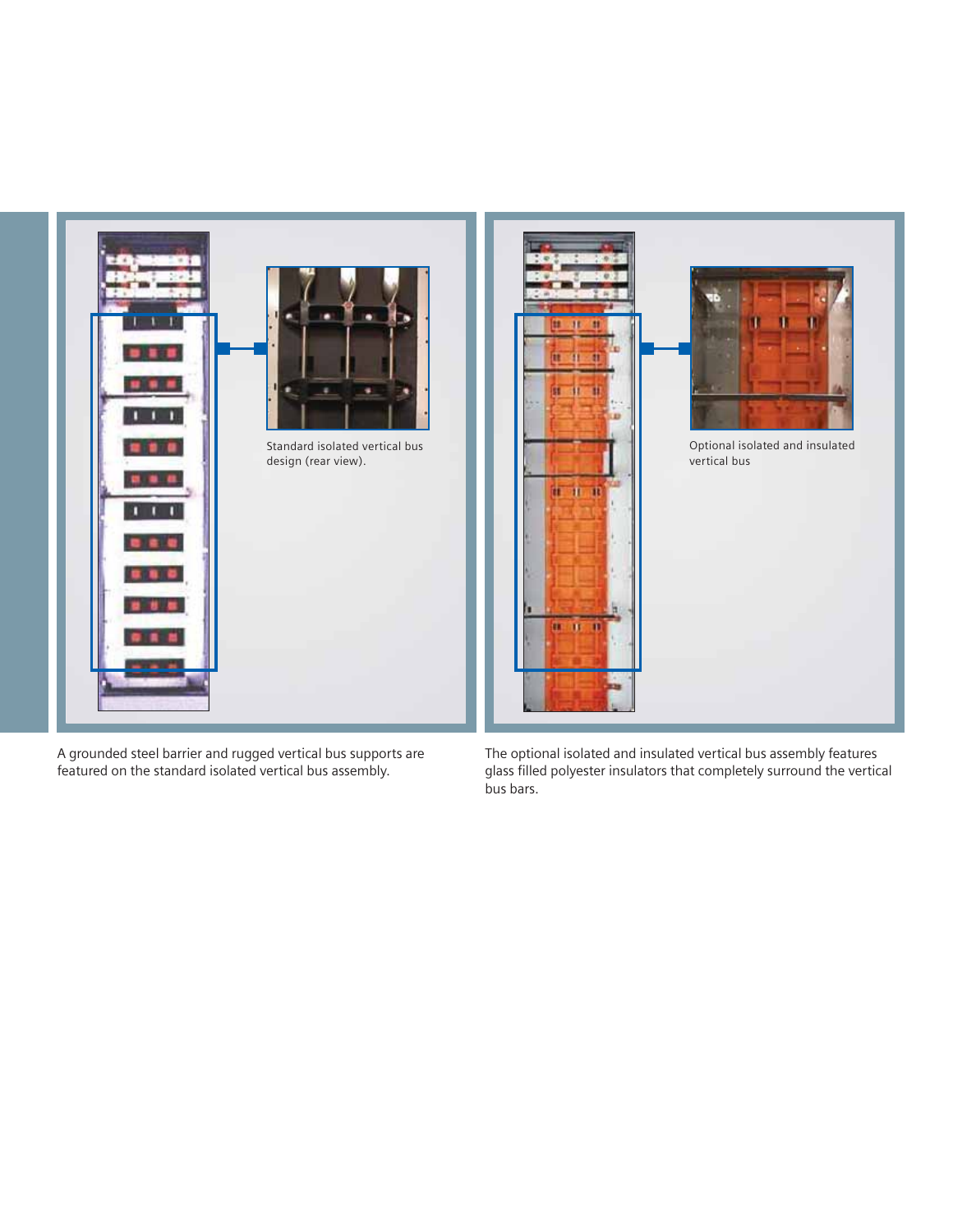### **Human Engineered Features**

Many features have been designed into Siemens TIASTAR MCCs to provide greater safety and ease of operation. All components are front accessible and removable. Ample wiring space, large wireways and a clean layout add to the ease of inspection and servicing.

Power to the plug-in units is obtained through self-aligning, tin plated copper stabs. Stab clip wires are isolated phase to phase inside the stab housing. When a plug-in unit is moved to the test position, there is more than one inch of clearance between the unit stab and the vertical bus, electrically isolating the unit from the power bus.

All power bus connectors are made with a two-bolt U-shaped clamp, utilizing conical spring washers to maintain torque.Horizontal bus bars are isolated from the top horizontal wireway by a clear Lexan® barrier. The Lexan barrier allows for easy visual inspection of the horizontal bus and is easily removable when access to the bus is required.

Pilot devices are housed in a panel that mounts on the unit door for normal operation or the plug-in unit for removal or test.



a





Unit Terminal Blocks are conveniently mounted up front on a swing-out side barrier for ease in wiring and inspections.

A positive stop in the "TEST" position assures the user that the plug-in unit is fully disconnected from the vertical bus.

To avoid injury, the two stage draw-out mechanism brings the unit to a stop before removal.

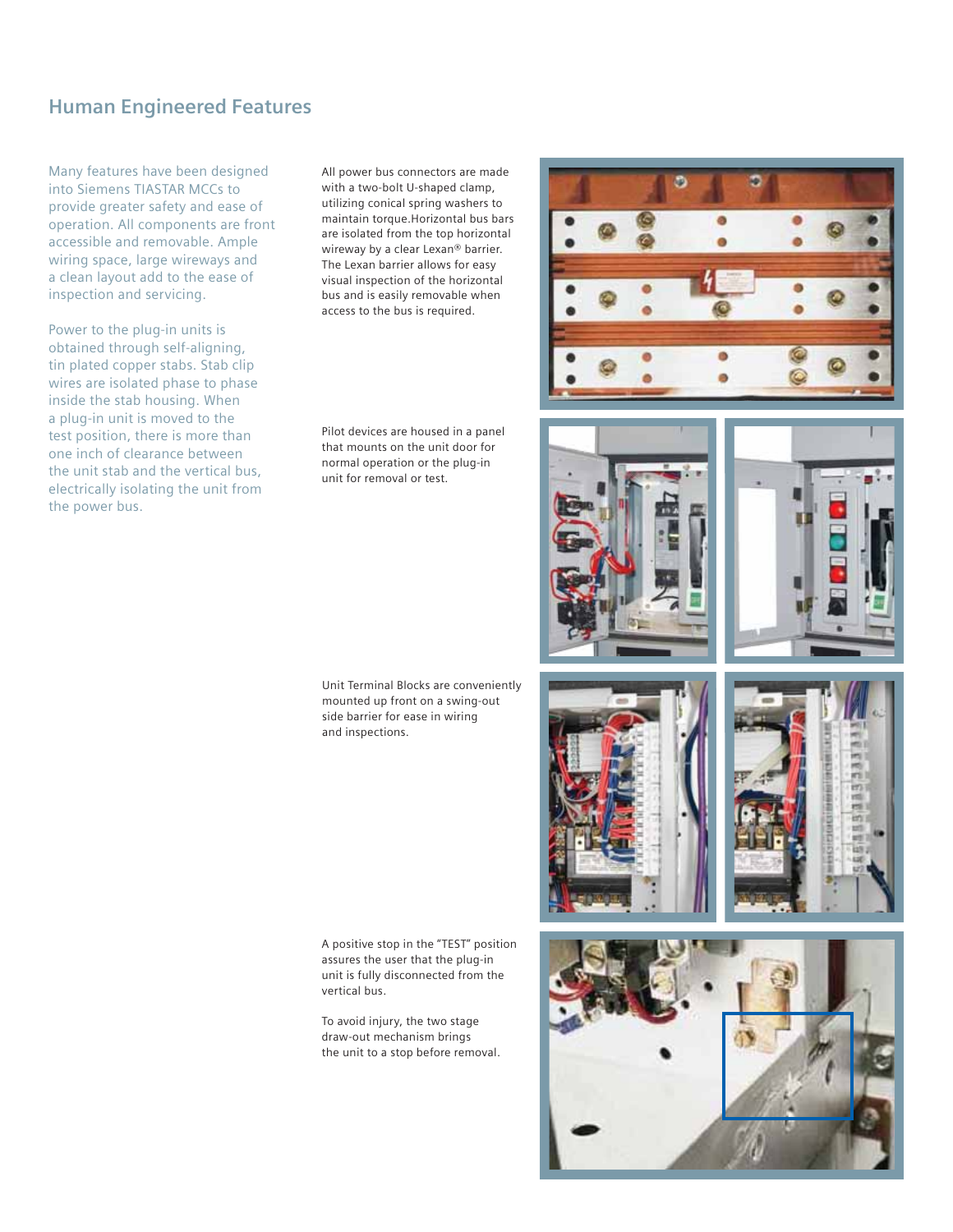The unit disconnect operating handle features a simple and rugged design. ON and OFF status is clearly indicated by position, words and color. When placed in the "park" position, the unit door can be opened without the handle interfering. On circuit breaker units, a TRIP indication is clearly indicated.

A copper clip on the side of the plug-in units engages the unit support bracket, grounding the unit at all times



Up to three padlocks may be used to lock the disconnect handle in the OFF position. The unit is locked in the test position with one padlock. A copper clip on the side of the plug-in units engages the unit support bracket, grounding the unit at all times.

A screw driver operated defeater mechanism allows access to an energized unit by authorized personnel.